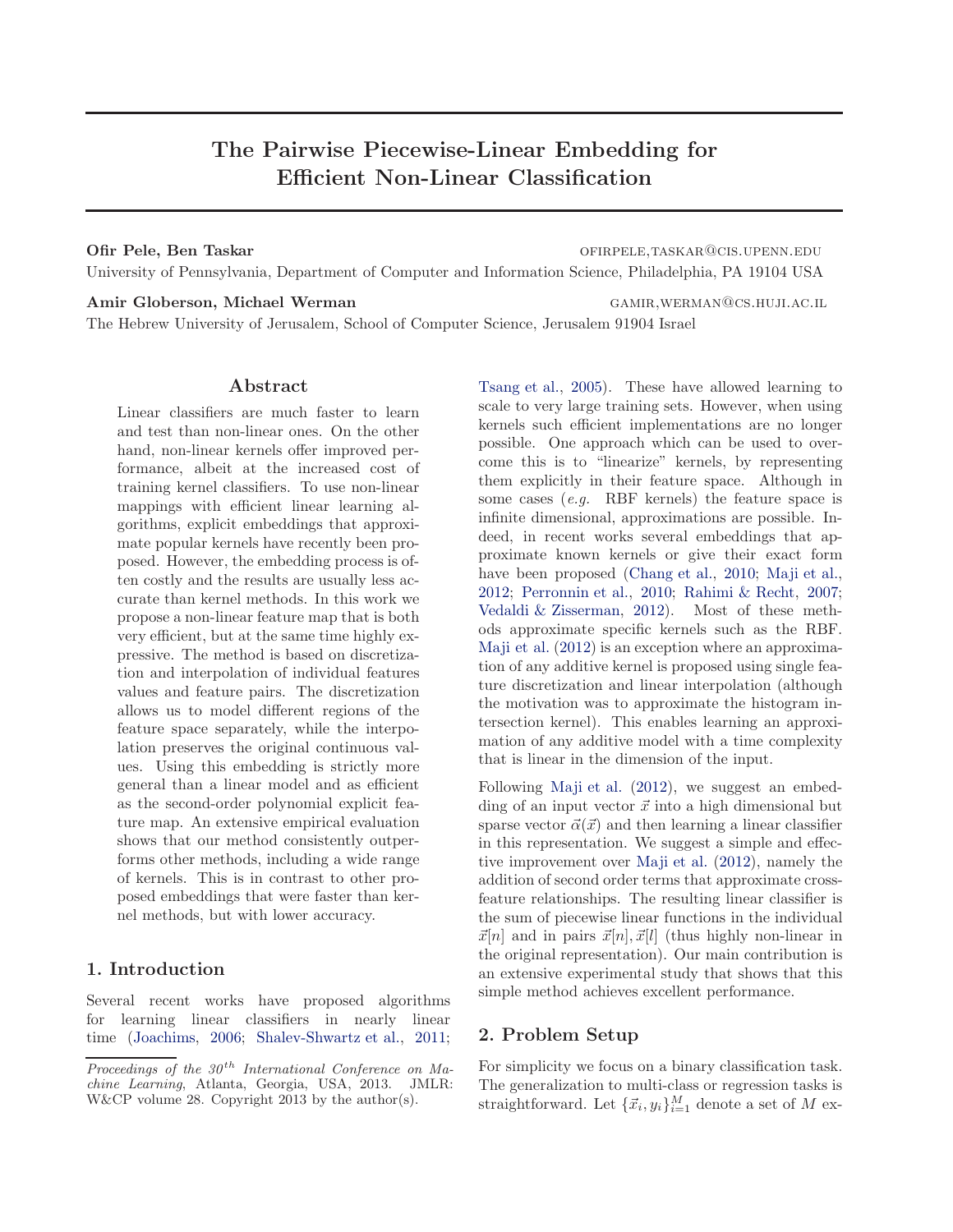amples with inputs  $\vec{x}_i \in \mathbb{R}^N$  and labels  $y_i \in \{-1, +1\}.$ We also use  $\vec{x}_i[j]$  to denote the value of the  $j^{\text{th}}$  feature of the  $i^{\text{th}}$  input.

In standard linear classification, prediction is performed by taking the sign of a linear function of the input  $\vec{x}$ . A much more general approach, which we follow here, is to use a *piecewise linear* dependence. Specifically, we assume that the prediction is given by  $sign(F(\vec{x}; \vec{w}))$  where  $\vec{w}$  are parameters (to be learned) and:

$$
F(\vec{x}; \vec{w}) = \sum_{n=1}^{N} f_n(\vec{x}[n]; \vec{w}) + \sum_{n=1}^{N} \sum_{l=n+1}^{N} f_{n,l}(\vec{x}[n], \vec{x}[l]; \vec{w})
$$
\n(1)

where  $f_n(\vec{x}[n]; \vec{w})$  are piecewise linear functions in the feature  $\vec{x}[n]$  and  $f_{n,l}(\vec{x}[n], \vec{x}[l]; \vec{w})$  are piecewise linear functions in the pairs of features  $\vec{x}[n], \vec{x}[l].$ 

The piecewise linear functions are constructed as follows. We begin by describing the single variable case. For each variable  $\vec{x}[n]$ , we define a mapping  $\vec{\alpha}_n : \mathbb{R} \to$  $\mathbb{R}^D$  (see Section 3) and the function  $f_n(\vec{x}[n]; \vec{w})$  that is linear in  $\vec{\alpha}_n$ , namely:

$$
f_n(\vec{x}[n]; \vec{w}) = \vec{w}_n \cdot \vec{\alpha}_n(\vec{x}[n]) \tag{2}
$$

where  $\vec{w}_n \in \mathbb{R}^D$  is a sub vector of  $\vec{w}$ .

Similarly, for the pairwise functions we define a mapping  $\vec{\alpha}_{n,l} : \mathbb{R}^2 \to \mathbb{R}^{D^2}$  and the function:

$$
f_{n,l}(\vec{x}[n], \vec{x}[l]; \vec{w}) = \vec{w}_{n,l} \cdot \vec{\alpha}_{n,l}(\vec{x}[n], \vec{x}[l])
$$
\n(3)

where  $\vec{w}_{n,l} \in \mathbb{R}^{D^2}$  is a sub vector of  $\vec{w}$ .

Thus, overall we have:  $F(\vec{x}, \vec{w}) = \vec{w} \cdot \vec{\alpha}(\vec{x})$ , where  $\vec{w}$  and  $\vec{\alpha}$  are the concatenation of all  $\vec{w}_n, \vec{w}_{n,l}$  and  $\vec{\alpha}_n(\vec{x}[n]), \vec{\alpha}_{n,l}(\vec{x}[n], \vec{x}[l])$  vectors respectively. In other words, F is a *linear* function in the non-linear functions  $\vec{\alpha}$ . Thus, to learn  $\vec{w}$  we can use standard training methods used for linear SVMs, only with input features  $\vec{\alpha}$  (see Section [3.2\)](#page-3-0).

In the next section we explain the construction of the  $\vec{\alpha}$  functions and the structure of the resulting piecewise linear functions. As we shall see, the functions  $f_n$  and  $f_{n,l}$  separate the single and pairwise feature space into a set of discrete bins. Their value at the edges of the bins can be determined arbitrarily, and between the bins linear interpolation is used. This allows us to learn highly non-linear models.

Our method can exactly model a linear function of the features. Additionally, we can exactly model similarity or dissimilarity of feature pairs (corresponding to symmetries and anti-symmetries in the data). The resulting learned model is continuous in feature space but highly expressive due to its different treatment of different feature value regions.

The project homepage including code is at: [http://](http://www.seas.upenn.edu/~ofirpele/PL2/) [www.seas.upenn.edu/~ofirpele/PL2/](http://www.seas.upenn.edu/~ofirpele/PL2/).

# 3. The Pairwise Piecewise-Linear Embedding

As mentioned earlier, our method works by embedding single features and pairs of features into a vector space using functions  $\vec{\alpha}_n(\vec{x}[n])$  and  $\vec{\alpha}_{n,l}(\vec{x}[n], \vec{x}[l])$ . In what follows, we explain how this embedding is constructed, and what is the resulting structure of the  $f_n$  and  $f_{n,l}$ functions.

We begin by explaining the construction for single feature functions  $f_n(\vec{x}[n]; \vec{w})$ . The key idea is to partition the value of the feature  $\vec{x}[n]$  into D bins, and then model  $f_n(x; \vec{w})$  as a linear function in each bin, with a continuous interpolation between the bins. Thus, we begin by finding D *representative* values of the features  $\vec{x}[n]$ , and denote their values by  $\vec{v}_n \in \mathbb{R}^D$ . In practice, we set  $\vec{v}_n[1]$  to the minimum value of  $\vec{x}[n]$  (observed in the data),  $\vec{v}_n[D]$  to the maximum,<sup>1</sup> and the other values to the k-means centers (with  $k = D - 2$ ) of the observed values of  $\vec{x}[n].$  We assume  $\vec{v}_n$  is sorted.

Our goal is to construct  $\vec{\alpha}_n$  such the value of  $f_n(\vec{x}[n]; \vec{w})$  at one of the discrete points in  $\vec{v}_n$  can be arbitrarily determined using  $\vec{w}_n$ , and the values at other  $\vec{x}[n]$  are linear interpolation. Thus, we would like  $f_n(\vec{v}_n[i]; \vec{w}) = \vec{w}_n[i]$  and linear interpolation otherwise. It is easy to construct an embedding  $\vec{\alpha}_n(\vec{x}[n])$  that satisfies this. We call this embedding function PL1, and describe it in Alg. [1.](#page-2-0) Note that  $\vec{\alpha}_n(\vec{x}[n])$  will have at most two non-zero values (out of  $D$  possible values), and it is thus sparse.

We now turn to the pairwise case, and the construction of  $\vec{\alpha}_{n,l}$ . We use the  $\vec{v}_n$  and  $\vec{v}_l$  discretization above, to discretize the pair of features into a 2D grid, with  $D^2$  points. Accordingly, the vectors  $\vec{\alpha}_{n,l}$  and  $\vec{w}_{n,l}$  are in  $\mathbb{R}^{D^2}$ . As before, we would like the points on the lattice to be mapped to arbitrary values, such that  $f_{n,l}(\vec{v}_n[i], \vec{v}_l[j]; \vec{w}) = \vec{w}_{n,l}[k]$  where k is the appropriate index in the weight vector (i.e.,  $k = (i - 1)D + j$ ). The values at other points  $\vec{x}[n], \vec{x}[l]$  should be an interpolation of the discrete points.

<sup>&</sup>lt;sup>1</sup>At test time, values of  $\vec{x}[n]$  that are larger than the maximum or smaller than the minimum are clipped to the maximum or minimum respectively. Other schemes are possible, but we found this to work well in practice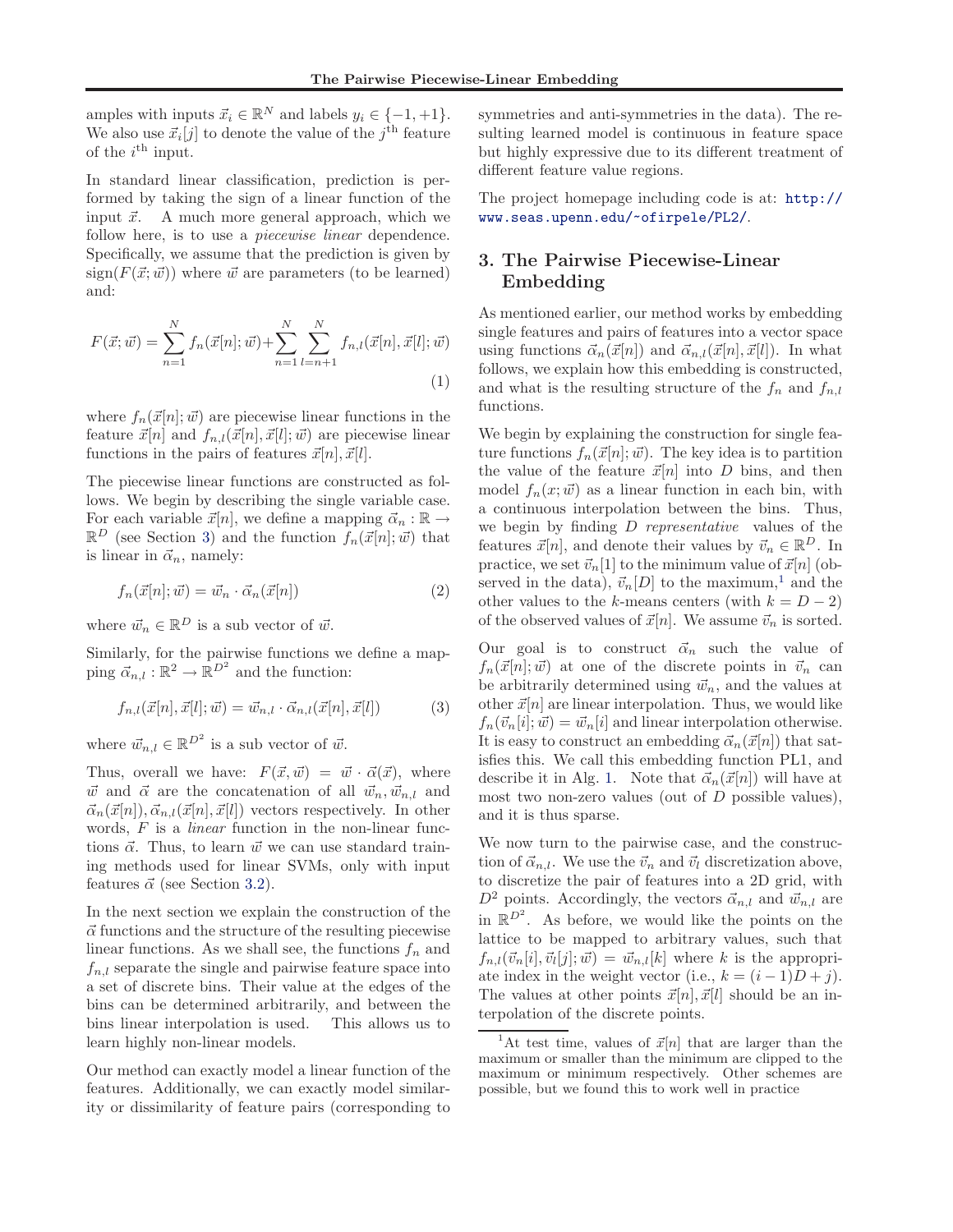<span id="page-2-0"></span>

Figure 1. A flow diagram of the method for a two-dimensional vector. In (a) we see the grid which is the result of the discretization. We also see a new vector to be embedded: (.66,.58) symbolized by a circle. In (b1) and (b2) we see the PL1 embedding which assigns weights to the two bounding discretization points in inverse linear proportion to the distance from them. The resulting embedding are the sparse vectors  $\vec{\alpha}_1,\vec{\alpha}_2$  in (d) (x symbolizes a non-zero entry). In (c) we see the illustration of the pairwise embedding. We see the rectangle that bounds the features pair where it is bisected with a diagonal line from bottom left to top right. The barycentric coordinates are the normalized triangle areas. Each triangle corresponds to a features values pair symbolized by a colored circle, where corresponding triangles and circle have the same color. As the normalized triangle areas are invariant to the aspect ratio of the rectangle, we can linearly map the rectangle to a unit rectangle in (c) and get that the normalized triangle areas are equal to the heights of the triangles in (c). The resulting embedding is the sparse vector  $\vec{\alpha}_{1,2}$  in (d).

To achieve this, we use an interpolation scheme using three coefficients, given by the PL2 algorithm in Alg. [2](#page-3-0) below. The coefficients are barycentric coordinates on triangles. Using this interpolation results in a continuous embedding, which is also differentiable except at the discretization points. This means, for example, that the PL2 embedding is not very sensitive to the number of discretization points chosen. The resulting embedding vector is high dimensional but sparse.

A flow diagram of the approach for a two-dimensional vector is given in Fig. 1 and the algorithm is described in Algs. 1, [2.](#page-3-0) Alg. 1 starts with trimming the feature value x to be in the range  $[\vec{v}[1], \vec{v}]\text{length}(\vec{v})]$ . Next it finds the interval  $[\vec{v}_{\hat{d}}, \vec{v}_{\hat{d}+1}]$  that contains the feature value  $x$ . Finally, it linearly maps the value  $x$  to the two "buckets"  $\vec{\alpha}[d]$  and  $\vec{\alpha}[d+1]$  of the found interval. Alg. [2](#page-3-0) starts by applying Alg. 1 on the two features. Then it linearly maps the pairwise value to the four discrete points surrounding it in the 2D grid (Fig.  $1(a),(c)$ ).

As we use linear interpolation, we are able to exactly

model any linear model of the original feature values. Lines 3, 6 and 10 in Alg. [2](#page-3-0) show that we can also model exactly dissimilarity or similarity of features pairs, allowing us to catch symmetries or antisymmetries in data (see Fig. [2\)](#page-3-0). Other cross-feature relationships that can modeled exactly are the maximum (lines 3,4,8) and minimum (lines 3,5,9). But most importantly, using the discretization we can approximate any single and cross-feature Lipschitz continuous relationships to a desired accuracy using a suf-

| Algorithm 1 $[\hat{d}, \hat{x}, \vec{\alpha}] = \text{PL1}(x, \vec{v})$                        |
|------------------------------------------------------------------------------------------------|
| 1: $\hat{x} = \min(\max(x, \vec{v}[1]), \vec{v}[\text{length}(\vec{v})])$                      |
| 2: $\hat{d} = \max_{d \in [1(\text{length}(\vec{v})-1)]} \text{s.t: } \hat{x} \geq \vec{v}[d]$ |
| 3: $\hat{x} = \frac{\hat{x} - \vec{v}[\hat{d}]}{\vec{v}[\hat{d}+1] - \vec{v}[\hat{d}]}$        |
| 4: $\vec{\alpha}[\hat{d}] = 1 - \hat{x}$                                                       |
| 5: $\vec{\alpha}[\hat{d} + 1] = \hat{x}$                                                       |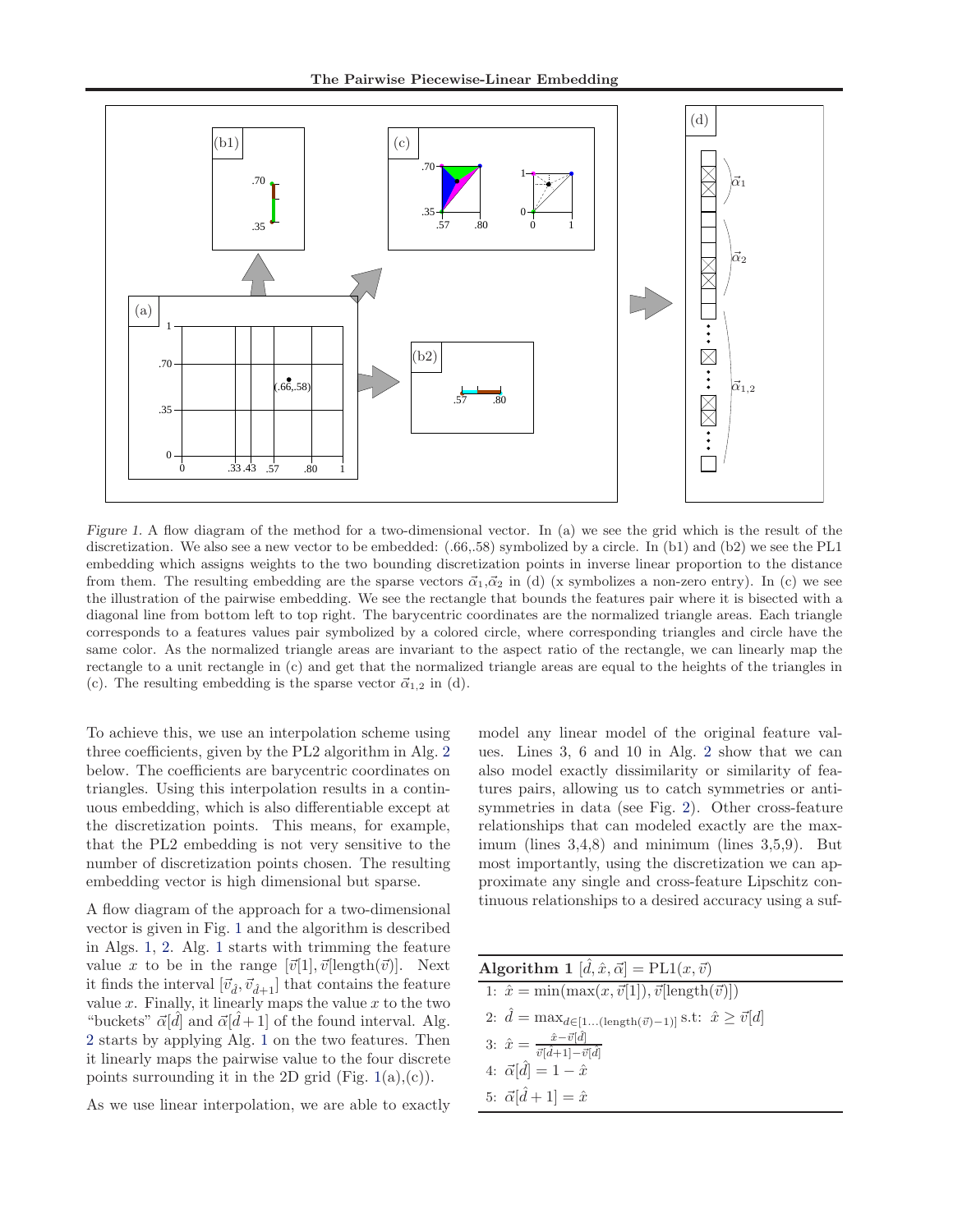<span id="page-3-0"></span>Algorithm 2  $[\vec{\alpha}] = PL2(x_1, x_2, \vec{v}_1, \vec{v}_2)$ **Define:**  $I(i,j) = (i-1)D+i$ 1:  $[\hat{d}_1, \hat{x}_1, \vec{\alpha}_1] = \text{PL1}(x_1, \vec{v}_1)$ 2:  $[\hat{d}_2, \hat{x}_2, \vec{\alpha}_2] = \text{PL1}(x_2, \vec{v}_2)$ 3: if  $\hat{x}_1 < \hat{x}_2$  then 4:  $\vec{\alpha}_{1,2}[I(\hat{d}_1, \hat{d}_2)] = 1 - \hat{x}_2$ 5:  $\vec{\alpha}_{1,2}[I(\hat{d}_1+1,\hat{d}_2+1)] = \hat{x}_1$ 6:  $\vec{\alpha}_{1,2}[I(\hat{d}_1, \hat{d}_2+1)] = \hat{x}_2 - \hat{x}_1$ 7: else 8:  $\vec{\alpha}_{1,2}[I(\hat{d}_1, \hat{d}_2)] = 1 - \hat{x}_1$ 9:  $\vec{\alpha}_{1,2}[I(\hat{d}_1+1,\hat{d}_2+1)] = \hat{x}_2$ 10:  $\vec{\alpha}_{1,2}[I(\hat{d}_1+1,\hat{d}_2)] = \hat{x}_1 - \hat{x}_2$ 11: end if 12:  $\vec{\alpha} = [\vec{\alpha}_1, \vec{\alpha}_2, \vec{\alpha}_{1,2}]$ 

ficient number of bins.

The N-dimensional algorithm applies Alg. [1](#page-2-0) on each of the dimensions and cache the results. Then it applies lines 3-11 in Alg. 2 for all pairs of features and finally concatenates all the  $\vec{\alpha}_n$  and  $\vec{\alpha}_{n,l}$  vectors.<sup>2</sup>

#### 3.1. Time Complexity

We now describe the time complexity for calculating the  $\vec{\alpha}$  embeddings. The PL1 embedding has time complexity  $O(N \log D)$ , where the log is due to the search for upper bounds in line 1 of Alg. [1.](#page-2-0) The PL2 embedding has time time complexity  $O(N^2)$ , since we can cache the results of the PL1 part.

In total, the time complexity of the embedding is  $O(N \log D + N^2)$ . That is, although we increase the number of learned parameters by a factor of  $O(DN)$ the time complexity of the embedding compared to using a linear kernel increases by only a factor of  $O(N + \log D)$ . Since typically  $\log D \ll N$ , it follows that the PL2 embedding is as efficient as explicitly calculating a second degree polynomial embedding. Finally, we note that in some cases we can decrease the time complexity to  $O(N \log D + NK)$  by modeling relationships only between neighboring features, where K is the average number of features neighbors.

If we have prior knowledge that zero values should not contribute to the decision function we can easily



Figure 2. Visualization of a function  $f_{1,2}(\vec{x}[1], \vec{x}[2]); \vec{w})$  for the  $D = 2$  case, and discretization  $\vec{v}_1, \vec{v}_2 = \{0, 1\}$ . Here  $\vec{w}_{1,2} \in \mathbb{R}^4$  has a value 2 for the grid points  $[0,0]$  and  $[1,1]$ and  $-2$  for [0, 1] and [1, 0].

change the algorithm to be sparsity preserving. Then, the time complexity will depend only on the average number of non-zero entries in the vectors. This is an interesting direction for future work.

#### 3.2. Learning

For learning we use the binary or multi-class [\(Crammer & Singer,](#page-8-0) [2002\)](#page-8-0) support vector machine (SVM) with  $l_2$  regularization. We note that our embedding is high dimensional but very sparse. Stochastic subgradient methods such as Pegasos [\(Shalev-Shwartz et al.,](#page-8-0) [2011](#page-8-0)) are a natural choice for efficient sparse embedding as the embedding can be done on the fly and the time complexity depends on the number of non-zeros entries and not on the dimension. Embedding on the fly also means that our memory usage is extremely small as only one embedded example is held in memory for each subgradient step. An extensive discussion on memory consumption of embeddings that contains pairwise terms is given in [Chang et al.](#page-8-0) [\(2010](#page-8-0)). In order to isolate the effect of the kernel / embedding used, when we compared to kernels methods such as RBF we used the LIBSVM solver [\(Chang & Lin,](#page-8-0) [2011\)](#page-8-0).

# 4. Related Work

In this section we describe other works that have suggested embedding input vectors into a higher dimension and then learning a linear classifier in this representation. Additionally, we discuss a new metric learning method that uses the interpolation described here.

The  $\gamma$ -homogeneous  $\chi^2$  embedding was proposed by

<sup>&</sup>lt;sup>2</sup>The maximum number of  $\vec{\alpha}_{n,l}$  vectors is  $\binom{N}{2}$ , but as mentioned in Section 3.1 this may be reduced to NK in some cases.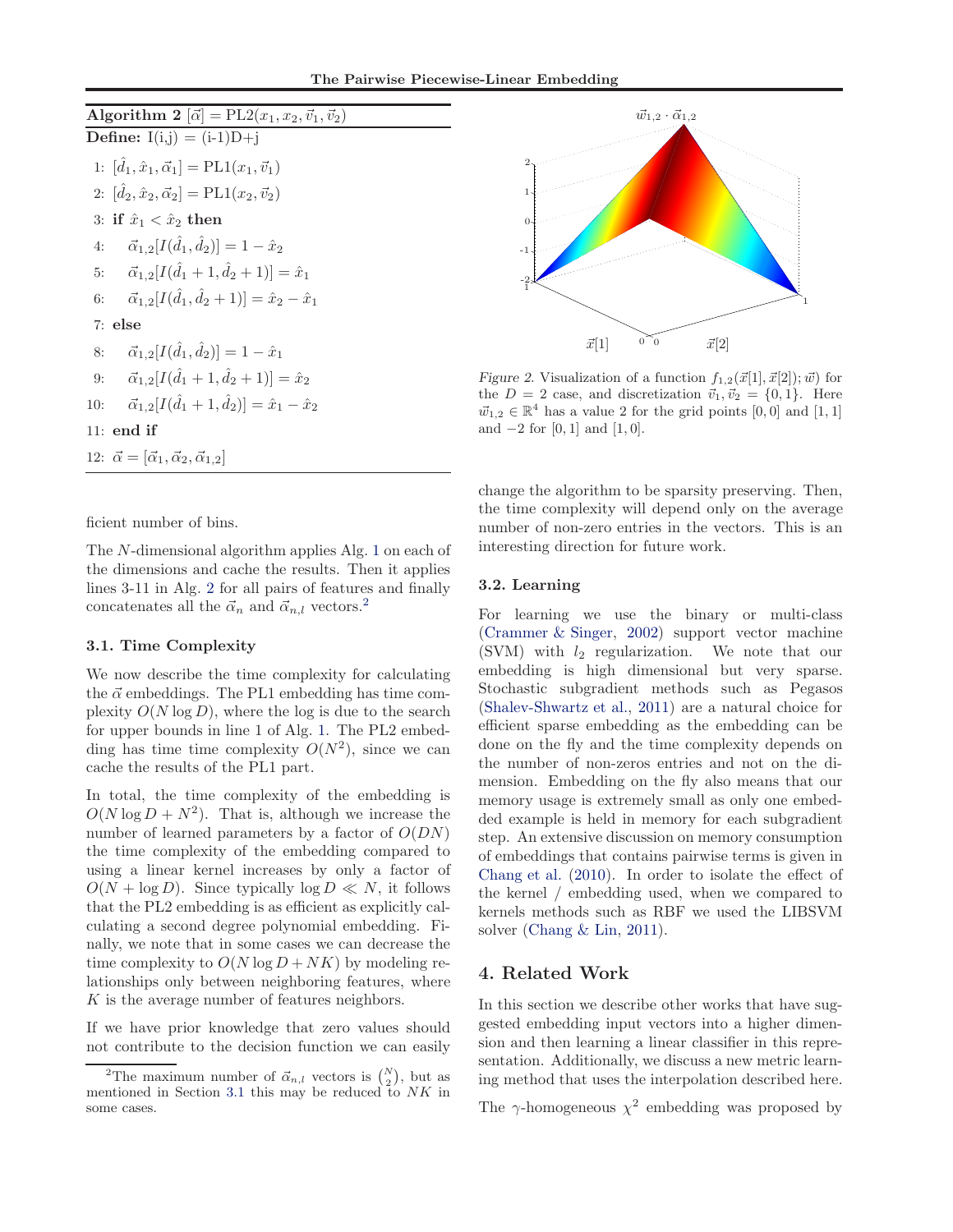<span id="page-4-0"></span>[Vedaldi & Zisserman](#page-8-0) [\(2012](#page-8-0)). The  $\chi^2$  kernel between two scalars  $x, y \in \mathbb{R}$  is:  $K(x, y) = 2 \frac{xy}{x+y}$ . A kernel is  $\gamma$ -homogeneous for two scalars if:  $\forall c \geq 0$ :  $k(cx, cy) = c^{\gamma}k(x, y)$ . The  $\chi^2$  kernel is 1-homogeneous. It is possible to generalize it to  $\gamma$ -homogeneous using a scalar function that fully characterizes the kernel [\(Vedaldi & Zisserman,](#page-8-0) [2012\)](#page-8-0). For vectors, these kernels are the sum of scalar kernels of each of the dimensions.

An example of second order terms modeling is the second order polynomial kernel. [Chang et al.](#page-8-0) [\(2010\)](#page-8-0) conducted an extensive study on the usage of the second order polynomial explicit feature map. Their study shows that for some dataset, training and testing using the second order polynomial *explicit* feature map is much faster than using the kernel trick. However, accuracy is slightly lower than RBF. Our method not only significantly outperformed state-of-the-art embeddings but also the RBF kernel on several datasets while being much faster in training and testing. A major problem with RBF is that it is not robust to irrelevant features. Additive kernels are robust to irrelevant or noisy features but cannot capture feature dependencies which might be important for classification. Our method can approximate some feature dependencies while being robust to irrelevant features.

Another work concurrent with ours that approximates second order features relationships was done independently by [Bernal et al.](#page-8-0) [\(2012\)](#page-8-0). They use second order terms in a Conditional Random Field (CRF) model (with a somewhat different interpolation scheme) and show excellent results for a bioinformatics task.

Finally, the interpolation scheme described here was used for a non-linear, non-Mahalanobis metric learning method in [Pele](#page-8-0) [\(2011,](#page-8-0) chap. 5). However, for classification the approach described in this paper outperformed metric learning.

## 5. Results

We present results on datasets of various sizes and types, comparing our proposed pairwise piecewiselinear (PL2) embedding to state-of-the-art kernels and embeddings. The properties of all the datasets used in this paper are summarized in Table [1.](#page-5-0)

In the experiments the following algorithms are compared: our approach (PL2), our approach with only single feature embedding (PL1), Vedaldi and Zisserman's  $\gamma$ -homogeneous  $\chi^2$  embedding [\(Vedaldi & Zisserman](#page-8-0), [2012\)](#page-8-0) (CHI-H), second order kernel with explicit mapping (POLY-2ND), a d degree polynomial which uses the

following non-linear single variable features:  $[\vec{x}[1]^1, \ldots, \vec{x}[1]^d, \ldots, \vec{x}[N]^1, \ldots, \vec{x}[N]^d]$  (POLY-BTB), a polynomial kernel classifier (POLY), and an RBF kernel classifier (RBF).

### 5.1. Large Datasets

We evaluated our approach on three large datasets downloaded from UCI [\(A. Asuncion](#page-8-0), [2007\)](#page-8-0). For Covtype and Miniboo, experimental results are averaged over 8 runs of randomly generated stratified 70/30 splits of the data. The Protein data set has a predefined training/testing split.

Training was performed as described in Section [3.2.](#page-3-0) We implemented our own version of the Pegasos stochastic sub-gradient descent algorithm [\(Shalev-Shwartz et al.,](#page-8-0) [2011\)](#page-8-0). The code is available at: <http://www.seas.upenn.edu/~ofirpele/PL2/>. It is worth noting that using multi-class SVM and embeddings on the fly is very efficient as embedding times are amortized on the number of classes, and memory consumption is very low. For a further discussion on whether to use embedding offline or online we refer the reader to [Chang et al.](#page-8-0) [\(2010\)](#page-8-0).

For all methods, features were scaled between zero and one at training and the same scaling factors were used for the test set. Parameters of all methods were set using 30 percent of the training data as a validation set and then retraining on the whole training data with the best parameters. The regularization parameter of all SVMs, C, was cross-validated over the set  $\{2^{-5}, 2^{-3}, \ldots, 2^{15}\}.$  For PL1 (similar to [Maji et al.](#page-8-0) [\(2012](#page-8-0))) and our PL2 embedding methods, the maximum number of discrete points for each feature, D was cross validated over the set  $\{2, 4, \ldots, 20\}$ . For CHI-H, the homogeneous degree  $\gamma$  was cross validated over the set  $\{0.1, 0.2, \ldots, 1\}$ . We also compared to second degree polynomial as it can be linearly embedded [\(Chang et al.](#page-8-0), [2010\)](#page-8-0). Finally, for POLY-BTB, d was cross-validated over  $\{1, 2, \ldots, 10\}$ .

The results are presented in Fig. [3](#page-5-0) (a). Our PL2 method outperformed all other methods on the Covtype and Miniboo datasets. It also outperformed all other methods on Protein, but with a small difference. PL2 consistently outperformed both the onedimensional PL1 (similar to [Maji et al.](#page-8-0) [\(2012](#page-8-0))) which shows the importance of second order modeling. Finally, PL2 also consistently outperformed the second order polynomial [\(Chang et al.](#page-8-0), [2010\)](#page-8-0) which shows that multiplicative modeling of second order features relationships is not a sufficiently accurate model for real world data. A visualization of learned parameters for the Covtype dataset is given in Fig. [4.](#page-6-0)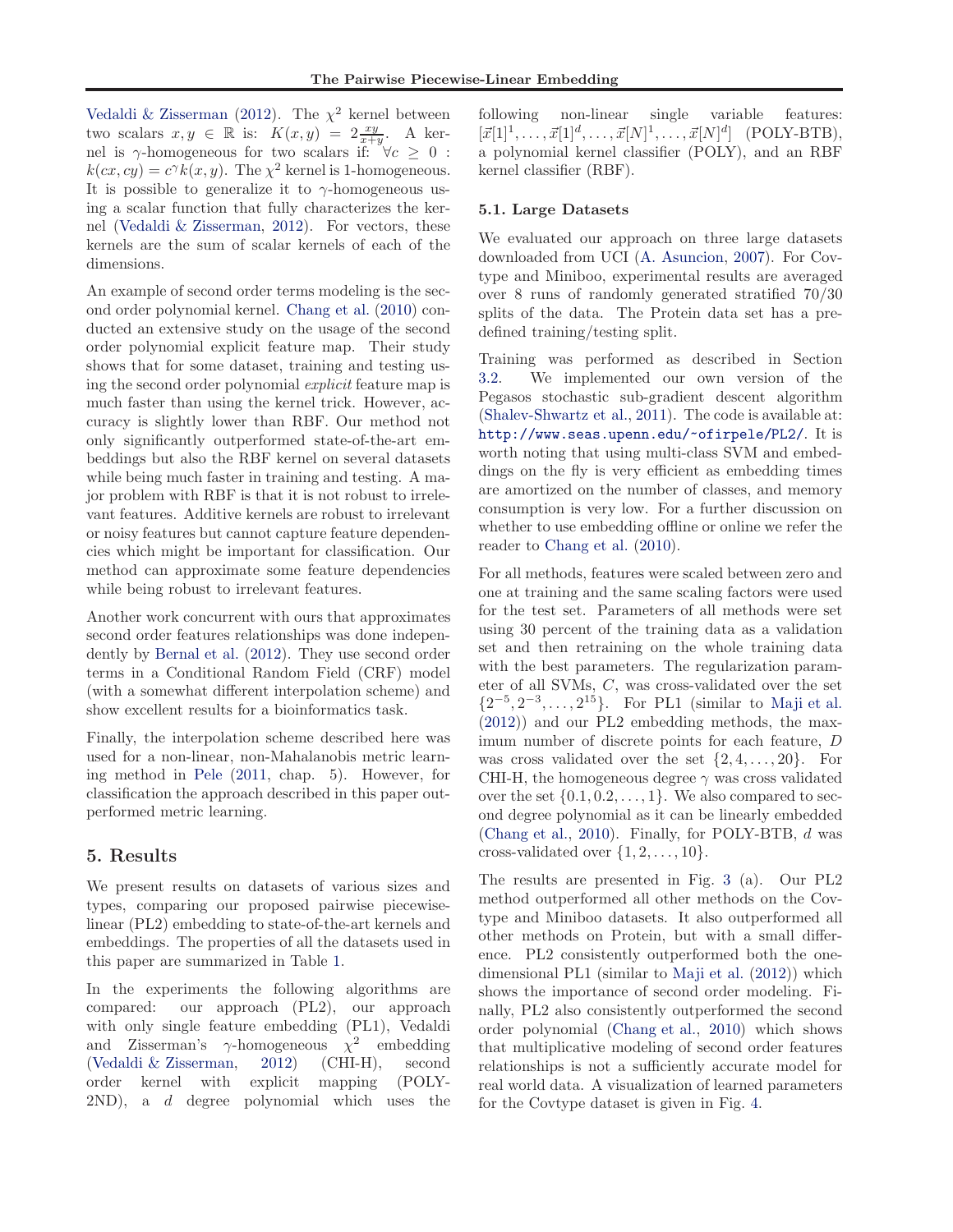The Pairwise Piecewise-Linear Embedding

<span id="page-5-0"></span>

|                                                        |    | Covtype             |                  | Miniboo                        |        | Protein<br>Corel                            |                  | Iris                       | Wine           | Ion                         | Libras          | Sonar                       |  |
|--------------------------------------------------------|----|---------------------|------------------|--------------------------------|--------|---------------------------------------------|------------------|----------------------------|----------------|-----------------------------|-----------------|-----------------------------|--|
| $\#\text{dims}$<br>$\#\text{examples}$<br>$\#$ classes |    | 12<br>581012        |                  | 50<br>130064<br>$\overline{2}$ |        | 357<br>24387<br>$\overline{2}$              | 384<br>773<br>10 | $\overline{4}$<br>150<br>3 | 13<br>178<br>3 | 34<br>351<br>$\overline{2}$ | 90<br>360<br>15 | 60<br>208<br>$\overline{2}$ |  |
|                                                        |    | Cardio <sub>3</sub> | Cardio10         |                                | Transf | <b>Breast</b>                               |                  | Steel                      | Glass          | Spectf                      | Landsat         | Segment                     |  |
| $\#\text{dims}$<br>$\#\text{examples}$<br>$\#$ classes | 21 | 2126<br>3           | 21<br>2126<br>10 |                                |        | 9<br>4<br>748<br>106<br>6<br>$\overline{2}$ |                  | 27<br>1941<br>7            | 9<br>214<br>6  | 44<br>267<br>$\overline{2}$ | 36<br>6435<br>6 | 19<br>2310                  |  |

Table 1. Properties of the datasets.



Figure 3. Accuracy of SVM classification using several embeddings and kernels on large datasets in (a) and the Corel image retrieval dataset in (b). Our proposed PL2 embedding outperformed all other methods on all of the datasets. We also conducted one sided tailed t-test with p-value of 0.01 of the accuracy difference vector between the PL2 method and all other methods for each of the datasets, except Protein that has a predefined training/testing split. On all datasets our PL2 is statistically significantly different from all other methods except our PL2-K (i.e, PL2 with only feature pairs that are neighbors) in the Corel dataset. See Table [2](#page-7-0) for a description of the statistical test.

#### 5.2. Image Retrieval

We employed a database that contained 773 landscape images from the COREL database that were also used in [Wang et al.](#page-8-0) [\(2001\)](#page-8-0). The dataset has 10 classes: People in Africa, Beaches, Outdoor, Buildings, Buses, Dinosaurs, Elephants, Flowers, Horses, Mountains and Food. The number of images in each class ranges from 50 to 100. As features we used SIFT-like descriptors computed on a color edge map [\(Ruzon & Tomasi](#page-8-0), [2001\)](#page-8-0). The descriptors were downloaded from: [www.cs.huji.ac.](www.cs.huji.ac.il/~ofirpele/FastEMD/corel_data_and_utils.zip) [il/~ofirpele/FastEMD/corel\\_data\\_and\\_utils.zip](www.cs.huji.ac.il/~ofirpele/FastEMD/corel_data_and_utils.zip). See [Pele & Werman](#page-8-0) [\(2009\)](#page-8-0) for more details.

The experimental setup was similar to Section [5.1,](#page-4-0) with the following differences. First, we repeated each experiment 40 times with random shuffles, to evaluate statistical significance. Second, we evaluated the RBF and POLY baselines. For POLY, the polynomial degree was 5 fold cross-validated over the set  $\{1, \ldots, 10\}$ . For RBF, the gamma parameter was 5 fold cross-validated over the set  $\{2^{-15}, 2^{-13}, \ldots, 2^3\}.$ The regularization parameter was cross validation as in Section [5.1.](#page-4-0) Finally, we used LIBSVM [\(Chang & Lin,](#page-8-0) [2011\)](#page-8-0) to train the SVMs.

As mentioned earlier, we may consider a variant of  $PL2$  where only  $K$  feature pairs are used (out of all possible  $\binom{N}{2}$ . Here we tried this variant, where we only consider features that are in neighboring SIFT bins (see [Pele & Werman](#page-8-0) [\(2009;](#page-8-0) [2010\)](#page-8-0)). The same can be done for the POLY-2ND method. We denote the resulting methods by PL2-K and POLY-2ND-K.

The results are presented in Fig. 3 (b). Our PL2 and PL2-K methods statistically significantly outperformed all other methods. PL2-K is much more efficient than PL2 (on average, PL2 embedding had 73920 non-zero entries, while PL2-K had only 1989).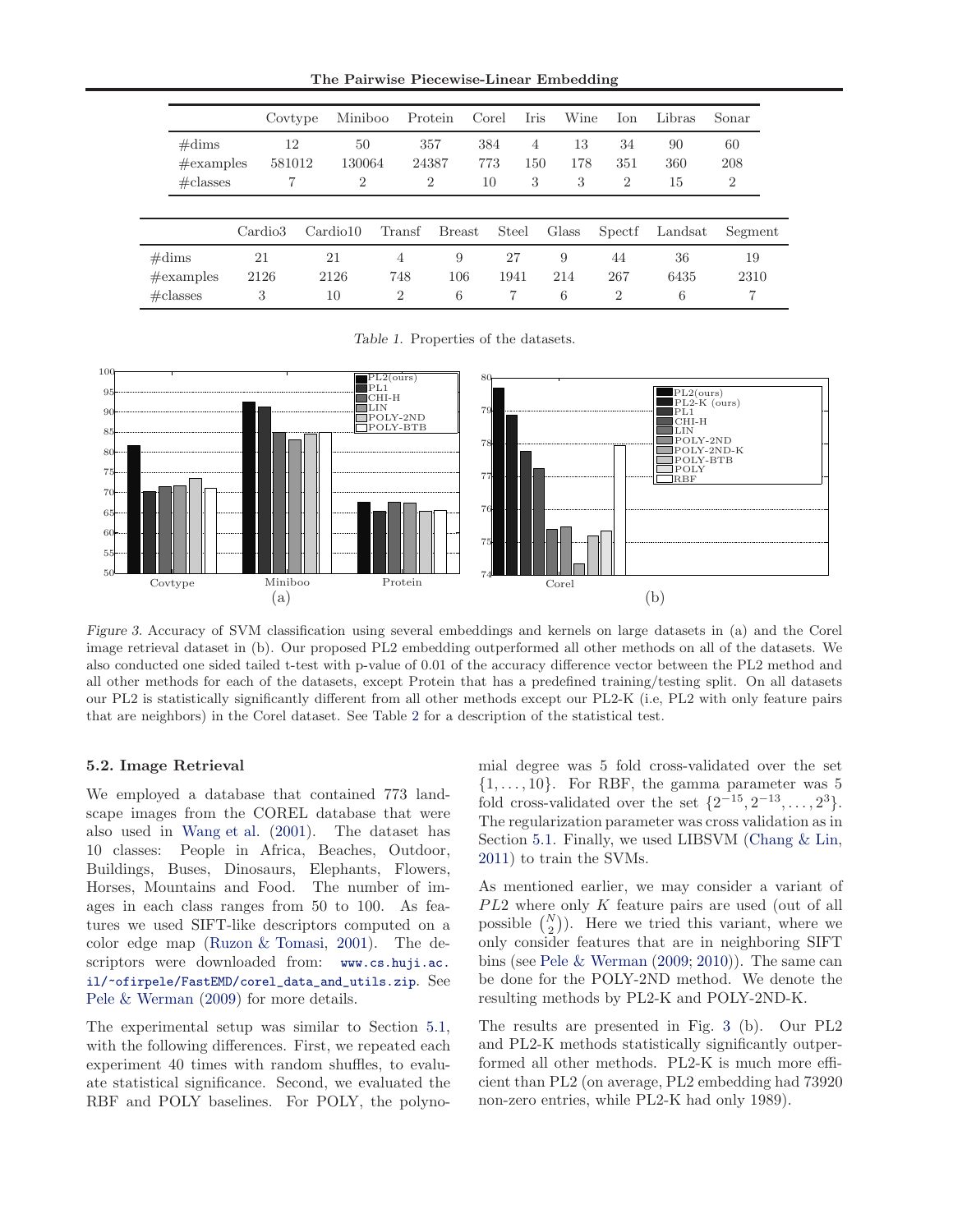The Pairwise Piecewise-Linear Embedding

<span id="page-6-0"></span>

Figure 4. Visualization of learned parameters for the Covtype dataset for the first class.  $\vec{w}_1$ ,  $\vec{w}_2$  are the learned coefficients of single features 1, 2 and  $\vec{w}_{1,2}$  are the learned coefficients of features 1 and 2 pairwise combination. (a),(b) show the functions  $f_1, f_2$  learned for the first and second features. In (c) we see the two-dimensional function  $f_1 + f_2$  resulting from adding the two one-dimensional functions. In (d) we see the learned function  $f_{1,2}$ . In (e) we see the sum of all terms containing  $\vec{x}[1]$  and  $\vec{x}[2]$ . We can see that the two-dimensional part in (d) enables learning highly non-linear functions.



Figure 5. Accuracy of SVM classification using several embeddings and kernels. Our PL2 method is a strong competitor on all datasets and outperformed other methods on most of the datasets. See Table [2](#page-7-0) for statistical significance analysis.

#### 5.3. Small to Medium Datasets

We also evaluated our approach on fourteen small to medium data sets downloaded from UCI [\(A. Asuncion,](#page-8-0) [2007\)](#page-8-0). Except for Spectf, Landsat and Segment all experimental results are averaged over 100 runs of randomly generated stratified 70/30 splits of the data. Spectf, Landset and Segment data sets have a predefined training/testing split. Other experimental details are exactly like in Section [5.2.](#page-5-0)

The results are presented in Fig. 5. There are sev-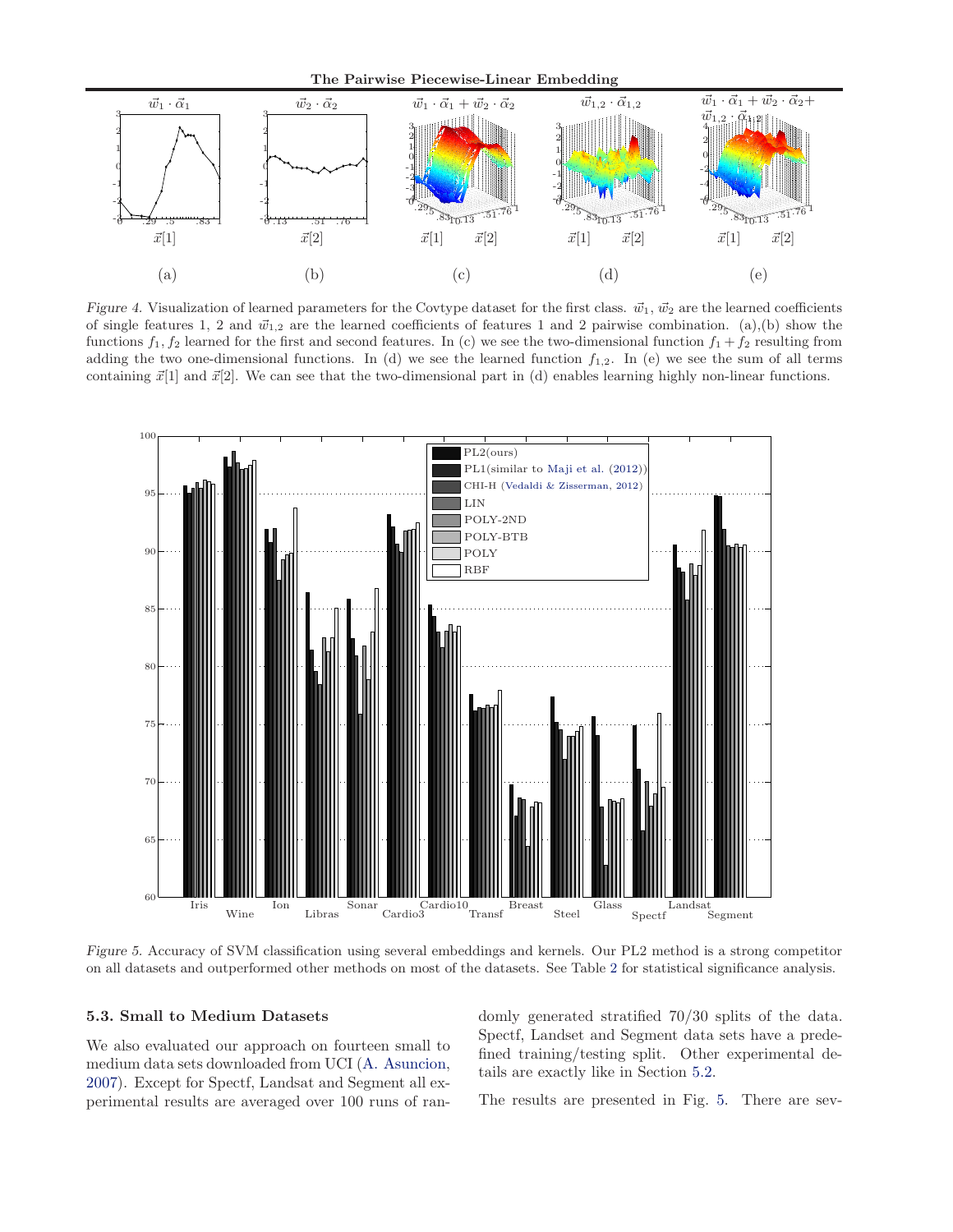The Pairwise Piecewise-Linear Embedding

<span id="page-7-0"></span>

|                   | Iris     | Wine  | Ion        | Libras | Sonar      | Cardio3 | Cardio10 | Transf | <b>Breast</b> | Steel | Glass |
|-------------------|----------|-------|------------|--------|------------|---------|----------|--------|---------------|-------|-------|
| Most accurate     | POLY-BTB | CHI-H | <b>RBF</b> | PL2    | <b>RBF</b> | PL2     | PL2      | RBF    | PL2           | PL2   | PL2   |
| Statistically     | POLY.LIN |       |            |        | PL2        |         |          | PL2    | CHI-H,LIN     |       |       |
| indistinguishable | RBF.PL2  |       |            |        |            |         |          |        | POLY, RBF     |       |       |

Table 2. Statistical analysis for the results in Figure [5.](#page-6-0) For each dataset, we used a one sided tailed t-test with p-value of 0.01, to test if the best method is significantly better than the others. Spectf, Landsat and Segment datasets are not shown, since they used a fixed test set.



Figure 6. Accuracy vs. number of artificial irrelevant features added

eral observations. First, for almost all the databases our method outperformed all other methods or is at least comparable to the best method. Second, our embedding consistently outperformed both the onedimensional PL1 (similar to [Maji et al.](#page-8-0) [\(2012](#page-8-0))) which shows the importance of second order relationships. Third, our method also consistently outperformed the second order polynomial [\(Chang et al.,](#page-8-0) [2010\)](#page-8-0) which shows that multiplicative modeling of second order features relationships is not a good model for real world data. Our method also outperformed general polynomial kernels on all but the Spectf dataset in which our performance is comparable. This again shows that multiplicative modeling of features relationships, even using higher order terms, is not a good model for real world data.

Finally, PL2 usually outperformed RBF, sometimes considerably (Libras, Cardio3, Cardio10, Steel, Glass, Spectf and Segment). PL2 is also much faster to train and test on these datasets. Test time in RBF scales with the number of support vectors (which often grows linearly with the dataset) multiplied by the dimension. In contrast, the time complexity of PL2 is quadratic in the dimension of the data, and independent of the training data size. In the datasets used here our method is much more efficient.

#### 5.4. Irrelevant Dimensions

One possible reason that our method often outperforms RBF is that it is more robust to irrelevant features, while RBF is quite sensitive. Linear or additive models (such PL1) are also robust to irrelevant features, but they are not rich enough to capture feature dependencies. Similarly, feature selection methods can often detect irrelevant feature but are likely to miss non-linear cross feature interactions. In this section we did experiments where we gradually added irrelevant features to several datasets (features drawn uniformly from [0, 1]) and compared our PL2 method to RBF. Results are presented in Fig. 6.

## 6. Conclusions and Future Work

As data sets are becoming larger, non-parametric models that can be efficiently learned will probably outperform parametric methods. Here we proposed a nonparametric model that only imposes a factorizationlike assumption (with respect to features) on the prediction function, and is very efficient. Extensive experiments show that the method outperforms state-of-theart explicit feature embeddings and various kernels. This is in contrast to previous approximate embedding methods that had smaller accuracy compared to kernels methods.

Interesting future work includes applying the PL2 embedding to sparse datasets, modeling more complex features relationships than pairwise and using the embedding as a feature for segmentation.

Acknowledgments: This research is partially supported by the ISF Centers of Excellence grant 1789/11.